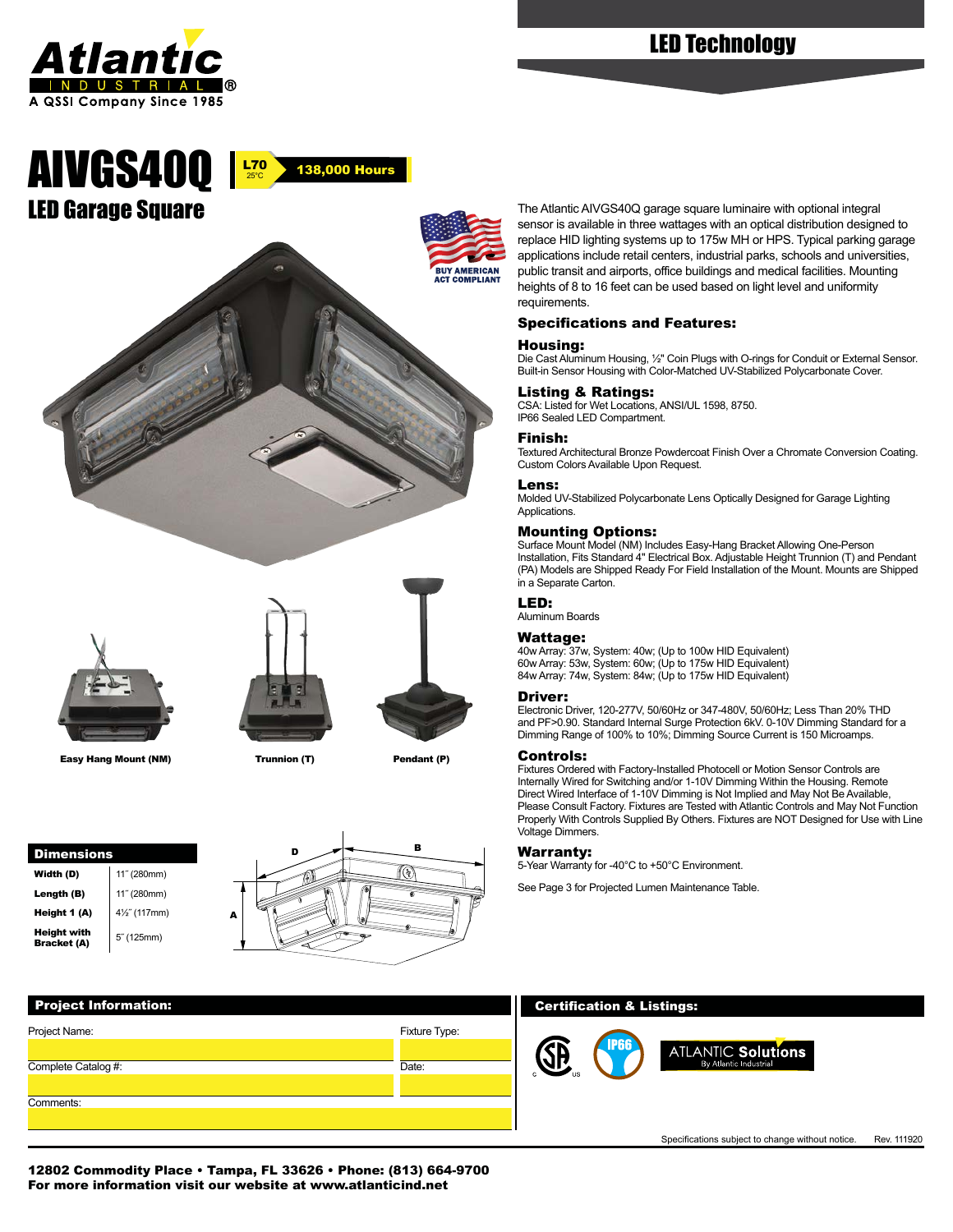





# LED Garage Square

| <b>Order Information Example:</b> |               |                                  | AIVGS40QF1X84U4KZPAS2                  |            |                                                  |                                                                                                            |                                                                                                                                                                                                                                                                                                                                                                       |  |
|-----------------------------------|---------------|----------------------------------|----------------------------------------|------------|--------------------------------------------------|------------------------------------------------------------------------------------------------------------|-----------------------------------------------------------------------------------------------------------------------------------------------------------------------------------------------------------------------------------------------------------------------------------------------------------------------------------------------------------------------|--|
| <b>AIVGS400</b>                   |               |                                  |                                        | 4K         |                                                  |                                                                                                            |                                                                                                                                                                                                                                                                                                                                                                       |  |
| Model                             | <b>Optics</b> | Wattage                          | <b>Driver</b>                          | <b>CCT</b> | Color                                            | Mounting                                                                                                   | <b>Options</b>                                                                                                                                                                                                                                                                                                                                                        |  |
| AIVGS40Q= LED<br>Garage Square    | $F = Type VS$ | 1X40=40w<br>1X60=60w<br>1X84=84w | $U = 120 - 277V$<br><b>H</b> =347-480V | 4K=4000K   | $Z =$ Bronze<br>$c$ =Custom<br>(Consult Factory) | <b>NM=Easy-Hang Bracket Only</b><br>$T = Trunnion*$<br><b>PA</b> =Pendant*<br>*Mounting Shipped Separately | <b>SF</b> =Single Fuse*<br><b>DF</b> =Double Fuse*<br><b>SP</b> =Surge Protection<br>\$2=Microwave Sensor with Dimming for Mounting Heights of 8' to 40'.*<br>\$4=Microwave On/Off Motion Sensor for Mounting Heights of 8' to 19'.*<br><b>BU</b> =Battery Backup, 90 Minutes*<br><b>BUC</b> =Cold Start Battery Backup, -20°C, 90 Minutes*<br>*120-277V Models Only. |  |

## Mounting Options:



#### AIVGS40Q w/ Easy-Hang Bracket (NM)

Stamped Steel 2-Piece Bracket Allows One-Person Installation. Mounts Directly to Standard 4" Electrical Box



AIVGS40Q w/ Adjustable Trunnion Mount (T)

Stamped Steel Height Adjustable Trunnion, Powdercoat Finish, Includes Hardware



AIVGS40Q w/ Pendant Mount (PA)

Includes Top and Bottom Covers, Brackets, and ¾" Diameter, 15" Long Downrod, Powdercoat Finish, Includes Hardware.

#### Accessories & Replacement Parts:

| AIP17117             | Internal Microwave Sensor with Dimming for Mounting<br>Heights of 8 to 40'. 120-277VAC, 50/60Hz                    |
|----------------------|--------------------------------------------------------------------------------------------------------------------|
| AIP17123             | <b>Internally Mounted Microwave On/Off Motion Sensor for</b><br>Mounting Heights of 8' to 19', 120-277VAC, 50/60Hz |
| Specification Sheet. | For Replacement Battery Backup, see the Atlantic LED Battery Backup                                                |



AIP17117 AIP17123